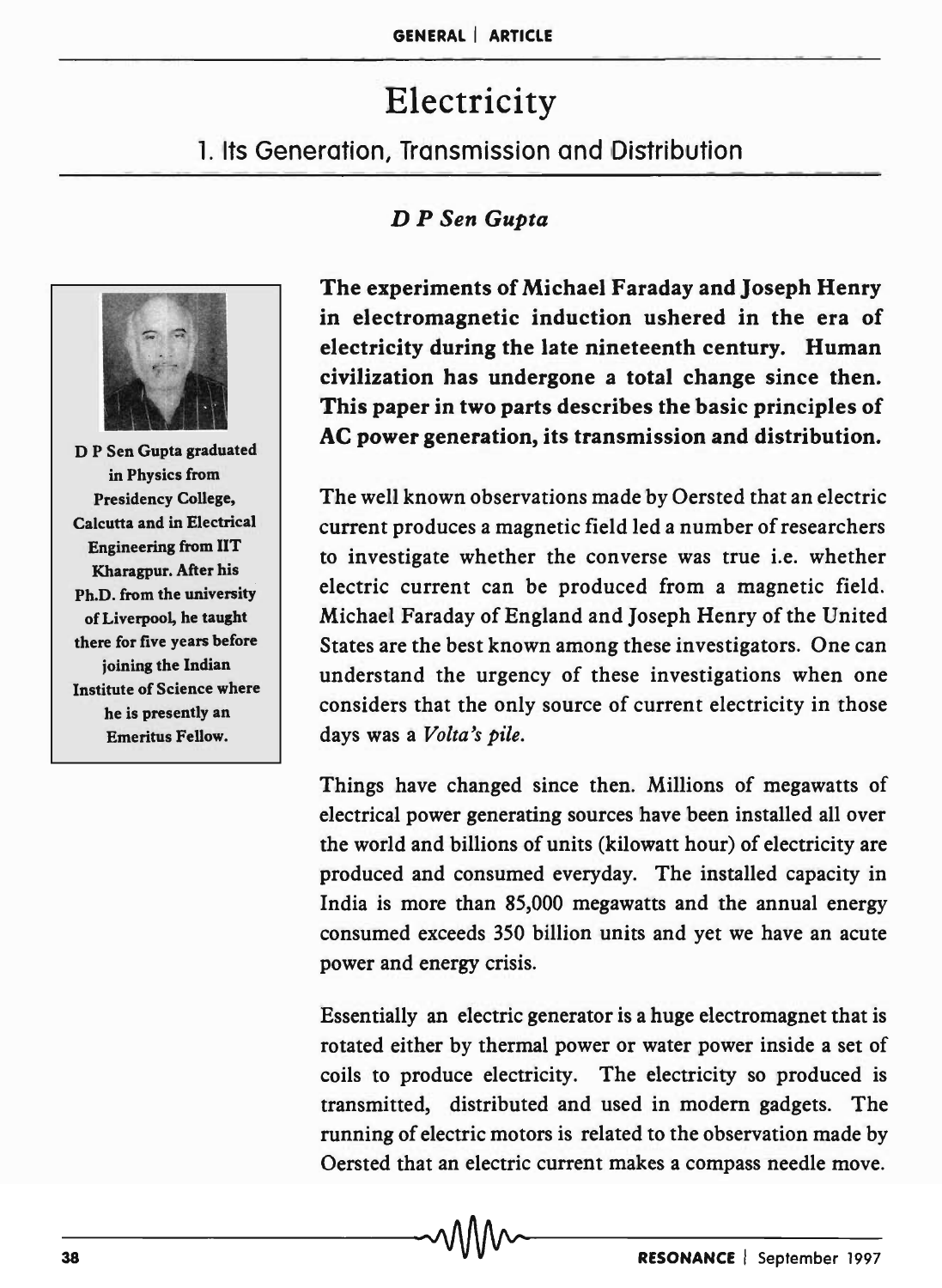Many engineers all over the world have toiled for nearly one and a half centuries to bring the basic observations made by Oersted, Faraday and Henry to bear fruit and transform the face of the earth. Nicola Tesla, Thomas Alva Edison, C P Steinmetz, George Westinghouse are some of the better known among them.

Faraday's famous experiments on electromagnetic induction may be summarized in two major observations.

That a voltage is induced in a coil when electric current flowing in another coil placed nearby is either switched on or switched off or changed.

That a voltage is induced in a coil when a magnet (or an electromagnet) is moved close to or away from it.

It was the genius of Michael Faraday that made him link up these observations into a single law which states that

$$
|e| = \frac{\mathrm{d}\lambda}{\mathrm{d}t} = N \frac{\mathrm{d}\phi}{\mathrm{d}t},
$$

where *e* is the induced voltage and  $\lambda$  is equal to  $N\phi$  termed as *flux linkage.* Faraday *had* observed that the voltage induced was proportional to the number of turns  $N$  in the coil in which the voltage was produced and  $\phi$  was the flux produced by the magnet or the electromagnet. Lenz's modification (1835) of Faraday's law assigns direction to the induced voltage and is  $e =$  $-d\lambda/dt=-N(d\phi/dt)$ , the voltage induced is equal to the negative rate of change of the flux linkage.

Maxwell restated this equation as

$$
\nabla \times E = -\frac{\partial B}{\partial t},
$$

*E* and *B* representing electric and magnetic fields respectively. It is not difficult to see that Faraday's first observation has now led to the construction of *transformers* and the second to the construction of *generators.* 

Faraday's first observation led to the construction of transformers and his second observation to generators of electricity .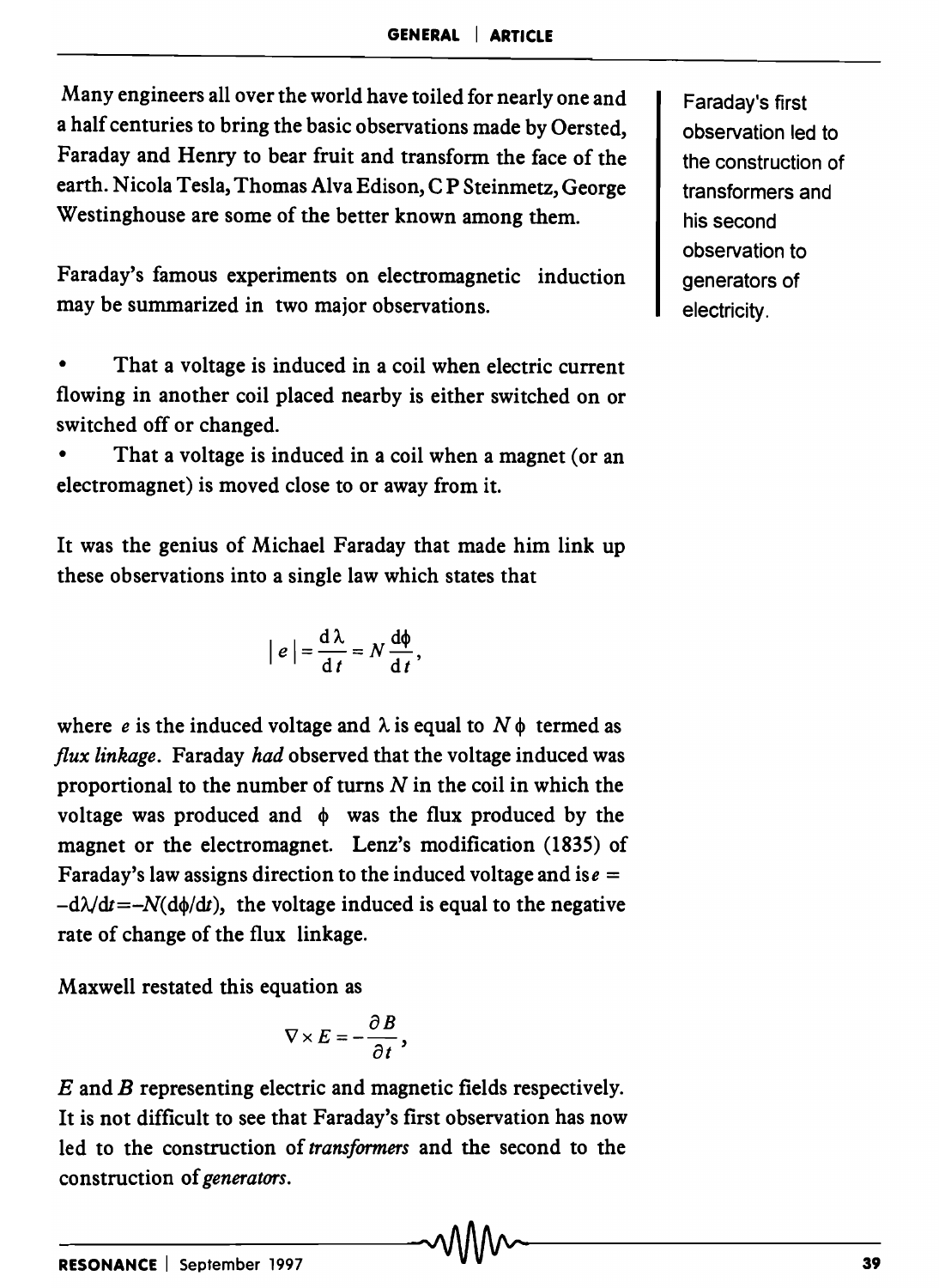### Transformer

In a transformer there are generally two coils called the primary and secondary coils which are stationary with respect to each other. If the current in the primary coil changes with time, the flux it produces also changes with time. When this time varying flux links the secondary coil, a voltage is induced in it. The primary voltage  $e_1$  is

 $e_1 = -N_1$  (d $\phi/dt$ ) where  $N_1$  is the number of turns in the primary winding and the voltage induced in the secondary coil is  $e_2$  =  $-N$ <sub>z</sub> (d $\phi$ /dt), N<sub>z</sub> being the number of turns in the secondary winding.

From these relations, it follows that

$$
\frac{e_1}{e_2} = \frac{N_1}{N_2}
$$

If we wish to increase or *step up* a voltage, the secondary coil should have larger number of turns than the primary or  $N$ ,  $>$  $N_1$ . If we intend to decrease or *step down* a voltage,  $N_2 < N_1$ . In other words if 11 kV alternating (AC) voltage is applied to a transformer whose primary coil has  $N<sub>1</sub>$  turns, it will be stepped up to 220 kV if  $N_2 = 20N_1$ .

Since no power is generated in a transformer (in fact a small fraction is dissipated), the input power  $=$  output power or  $e_1 i_1 = e_2 i_2$  if losses are neglected. Therefore,

$$
\frac{e_1}{e_2} = \frac{i_2}{i_1} = \frac{N_1}{N_2}
$$

If the voltage is stepped up by a factor of 20, the current will be correspondingly stepped down to (l/20th) of the primary current. We shall presently see that it is the time varying nature of alternating current (AC) that enables us to transform voltages and currents as required and makes it suitable for transmission and distribution of bulk power *(Figures 1* and 2). and distribution of bulk power (*Figures 1* and 2).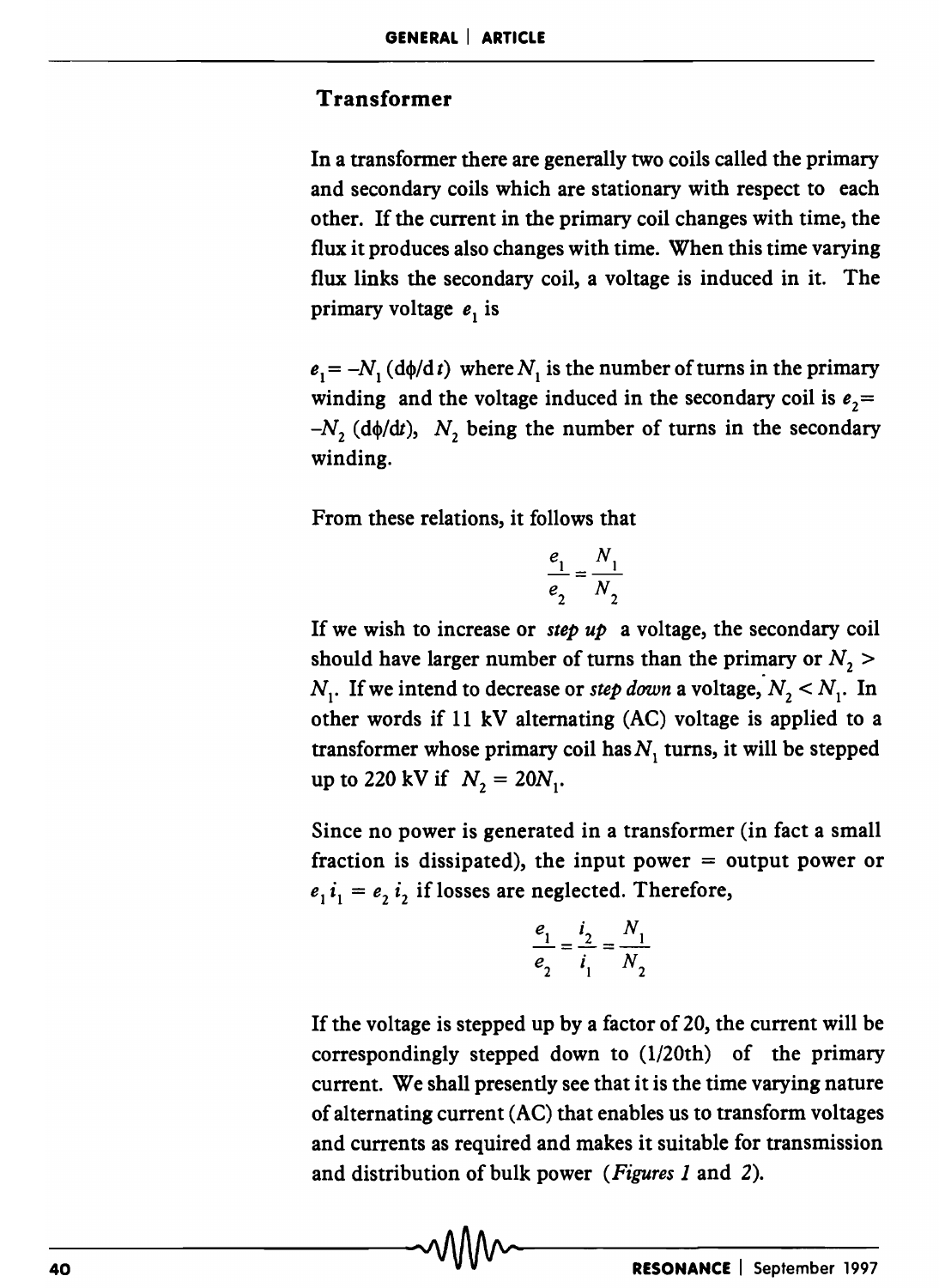

Figure 1 Early development of the transformer. A Faraday experimental model - 1831; B - Stanley original model - 1885; C - one of the first commercial models - 1890; D - case for the 1890 transformer.

Direct current (DC) does not lend itself to similar transformation because it does not vary with time. (see *Box 1)* 

Figure 2 A typical substation.

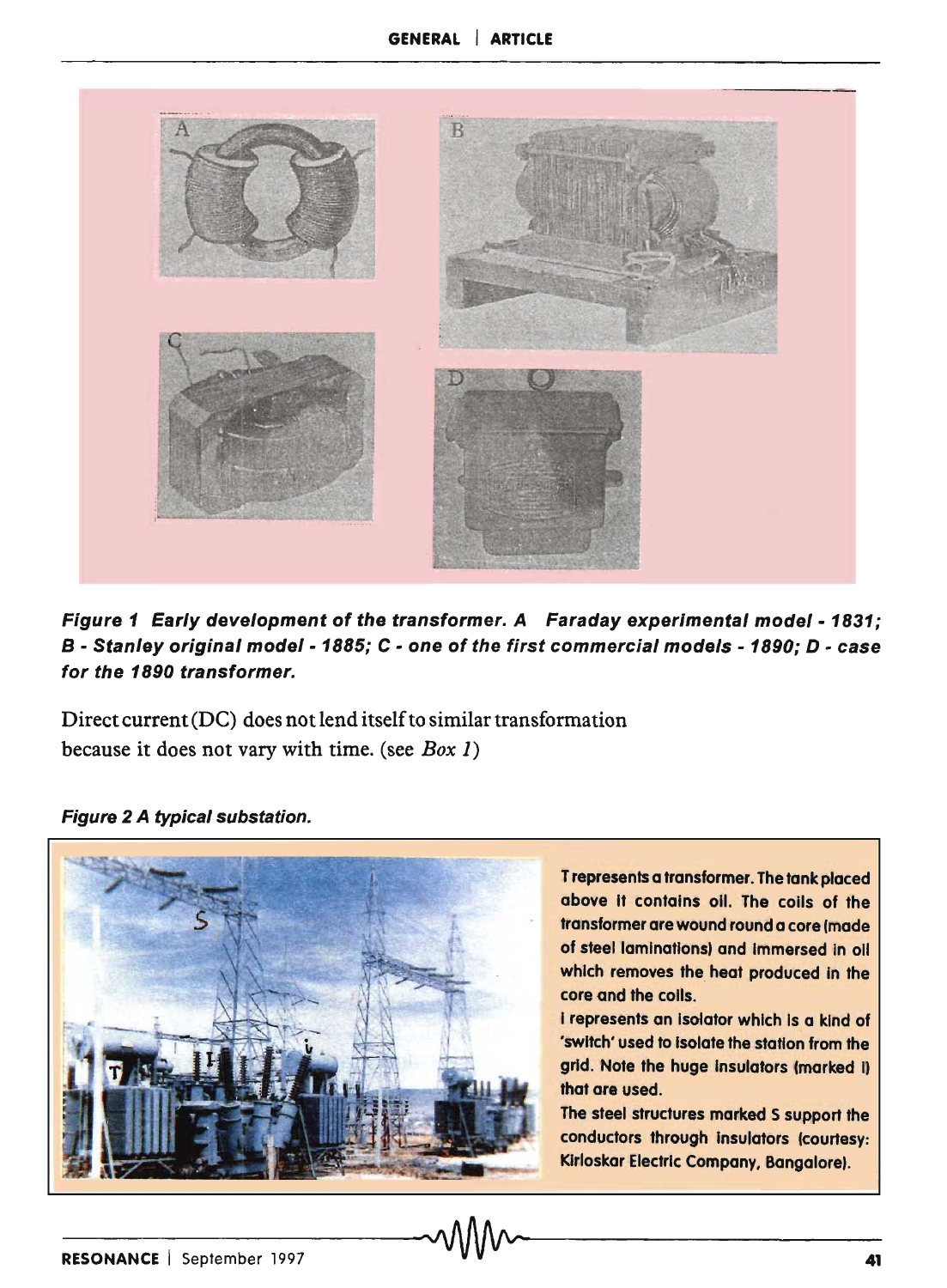#### Box 1

If an alternating voltage is sinusoidal in nature its instantaneous value is

$$
v = V_m \sin \omega t
$$

where  $V_m$  is the peak value of the voltage and  $\omega$  (rad/sec) the angular velocity is equal to  $2\pi f$ , f being the frequency of the voltage in Hz. If this voltage is applied to a coil, the current flowing through it lags the voltage by an angle  $\theta$  and is  $\ell_m$  sin ( $\omega t - \theta$ ). Single phase AC power is given by  $P = (\nu_m \ell_m$  $\cos \theta/2 = V_{\text{rms}}/I_{\text{rms}} \cos \theta$  (rms stands for root mean square value.  $V_{\text{rms}} = V_{\text{m}}/I_{\text{2}}$  for sinusoidal voltage).  $\cos \theta$  is called the power factor.

The current *I<sub>m</sub>* sin ( $\omega t$  -  $\theta$ ) produces a flux  $\phi = \phi_m \sin(\omega t - \theta)$  and when this flux links  $N_1$  turns,  $e_1 = -N_1 d\phi/dt$  or emf in the primary winding is  $e_1 = N_1 \phi_m \omega \cos(\omega t - \theta)$ . On the other hand a direct current is time invariant. i.e.  $V_{dc}$  = constant, the flux produced by it is also a constant and d/d/ ( $M_1 \phi_{dc}$ )  $=$  0. In fact if a dc voltage  $V=$  100V (say) is applied to the primary coil of a 100/200 volts transformer the coil will burn out since the current that will flow through the coil is very large, *'de* = *V I R,* Rbeing a small quantity. For AC the inductance of a coil offers the major impedance and  $I_{AC} = V / \sqrt{R^2 + \omega^2 L^2}$  where  $\omega l >> R$  and  $l_{\text{AC}}$  is small.

#### Generator

Faraday's second observation pertains to the relative movement of a coil and a magnet (or an electromagnet). It is the mechanical work done in moving (rotating) an electromagnet within a set of electrical coils that causes electrical energy to be produced.

If a magnet or an electromagnet is rotated inside a coil, alternating (AC) voltage is generated. It is obvious that the polarity of the voltage produced alternates since the coil is linked by alternating magnetic field (North - South - North - South .... ) as the magnet is rotated. *Figure* 3 shows that AC voltage is produced by a rotating magnet.

If we have an electromagnet with 4 poles *(Figure 4)* instead of two as in *Figure 3*, for one complete rotation of the rotor, the  $\sim \sqrt{\frac{2\pi}{\pi}}$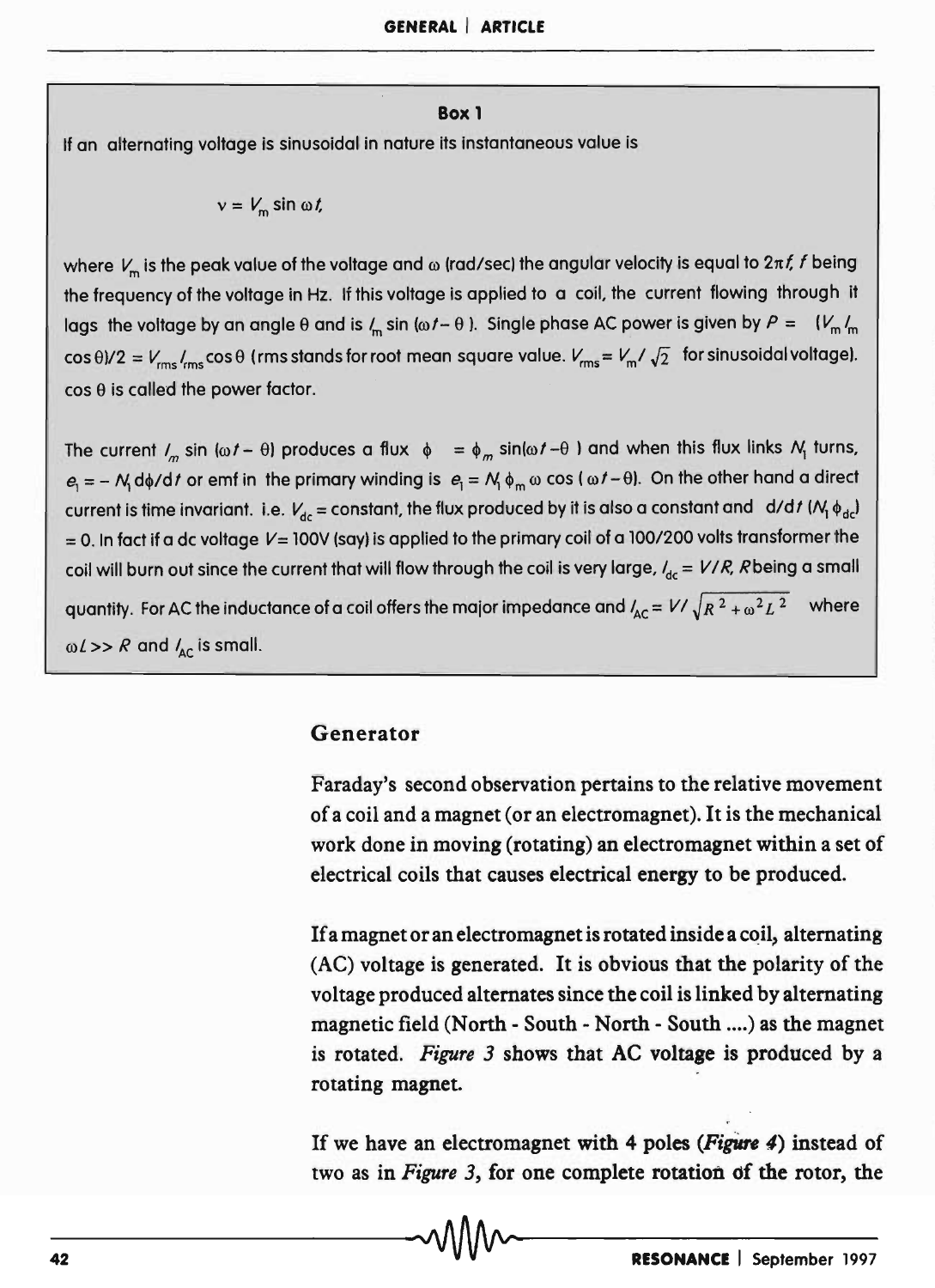

voltage would change its polarity four times. This corresponds to two cycles. In other words if the rotor with 4 poles is rotated at *n* cycles per second, the frequency of the alternating voltage would be  $f = 2n$  Hz. If there are 6 poles, the frequency of the voltage will be  $f = 3n$  Hz. If, in general, the rotor has *p* number of poles, the frequency of the voltage generated is  $f = (np/2) Hz$ where *n* is the speed of rotation in rps. Conversely, if the frequency to be generated is  $f$  Hz, the number of poles required is  $p=(2f/n)$ .

This concept is important since it enables us to understand the basic difference between a hydro-generator and a generator driven by a steam turbine.

A steam turbine is driven at a high speed by super-heated steam under pressure. The rotor of the generator coupled to the



Figure 3 When a magnet (electromagnet) is rotated inside a coil (in reality a set of coils) the magnetic field keeps changing its direction. The voltage/current in the coil correspondingly changes direction or alternates. (Fleming's right hand rule).

Figure 4 If the rotor has four poles instead of two and is rotated at the same speed n as in Figure 3, the frequency of the voltage generated Is 2n. If the frequency has to be kept constant (as is always the case) the rotor should be rotated at n/2 revolutions per second if there are 4 poles and at n/3 rps if there are six poles. In hydro generators, the rotor can be rotated at low speeds only and hence it is to be fitted with a large number of poles.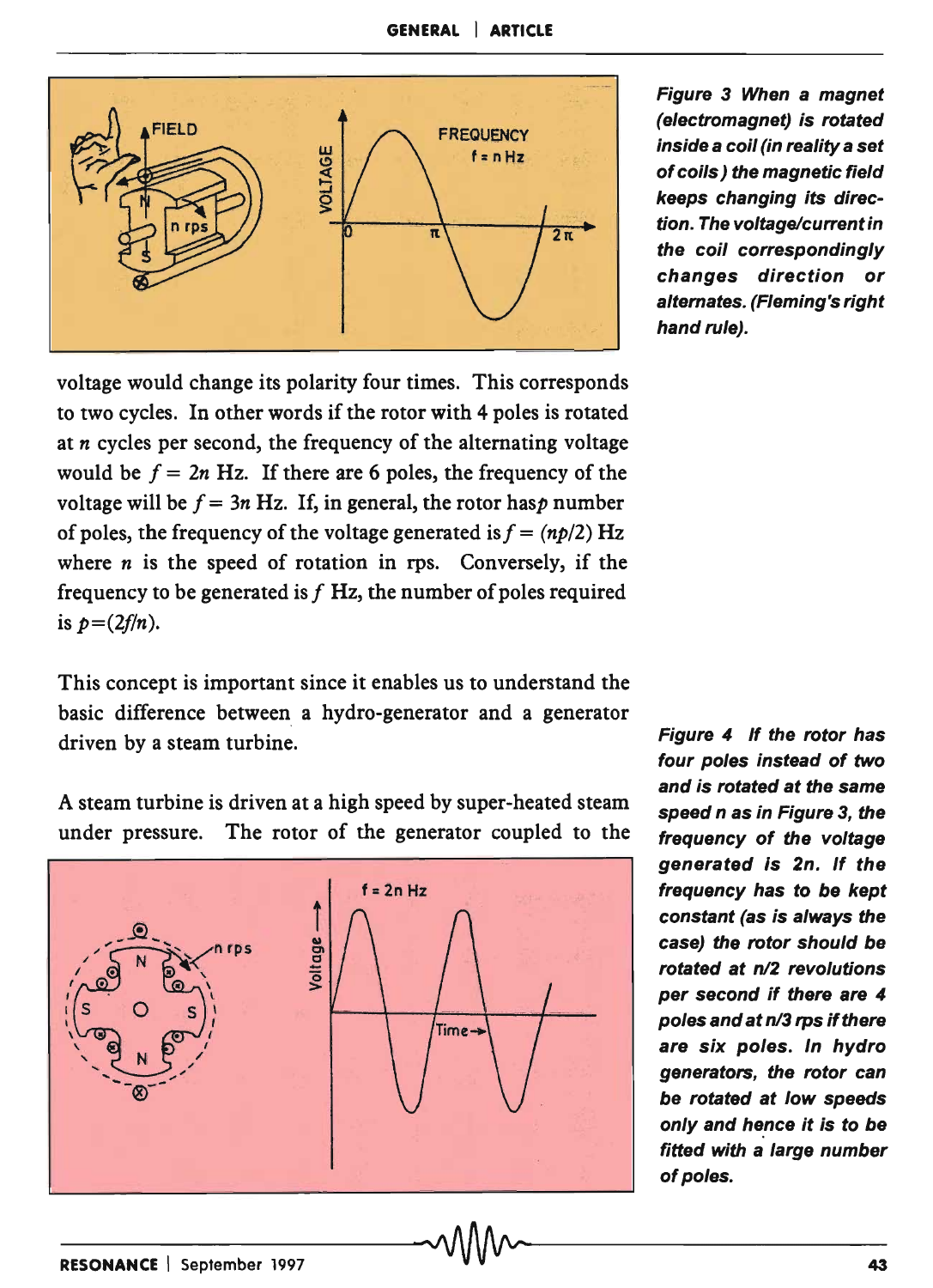turbine is a huge cylinder of solid steel and it is wound in a manner that it produces two poles (some times, but seldom, four poles). Since 50 Hz power supply is used in India and also in Europe, the turbine has to be rotated at 50 rps (3000 rpm) for the frequency of the alternating voltage to be

$$
f = \frac{2}{2} \times 50 = 50
$$
 Hz. (since  $p = 2$ ).

In the US and Canada, the frequency of power supply is 60 Hz which means the rotor electromagnets need to be rotated at 60 rps (3600 rpm) *(SeeBox 2).* 

Turbines driven by water (Hydro Electric Power Generation) cannot function very fast *(Figure* 5). Hence the generator electromagnets, that rotate at slow speeds have to have a larger number of poles. Typically a hydro-generator driven at 10 rps would have a rotor fitted with  $p = 2f/n = 10$  poles in order that f may be 50 Hz. The power that may be obtained from a generator obviously comes from the mechanical power input into the turbine (either steam power or water power). *Figure* 3 represents single phase power generation. It may not be immediately obvious as to what single phase power means until we understand two phase and three phase power generation.



Figure 5 Hydropower generation. Water flowing from tributaries is stored in a suitable valley. A dam is constructed for storing the water which is allowed to overflowifthe level exceeds a specified height. The water runs down huge pipes called penstocks and rotates a turbine. This in tum rotates the rotor which has a number of electromagnets, their number depending on the speed at which the turbine is rotated (see text).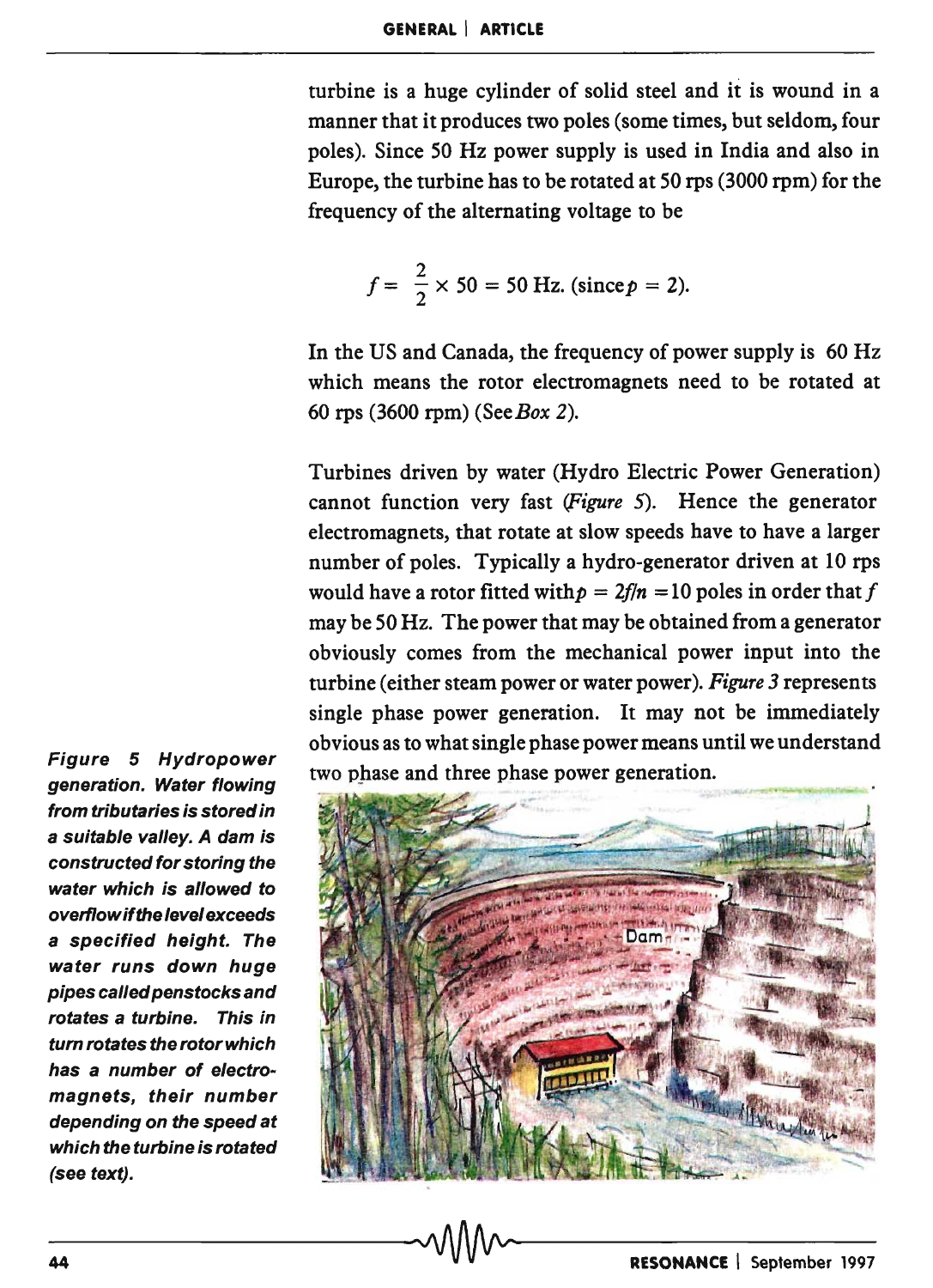#### **Box 2**

It may be interesting to figure out why we settled for 50Hz or 60Hz for AC power supply rather than choosing lower or higher frequencies (say 25 Hz or 200 Hz). Indeed some of the generators installed in the early part of this century did produce electricity at 25Hz. The Sivasamudram hydroelectric generators set up in 1902 to supply power to the Kolar gold fields in Karnataka produce electricity at 25Hz. They still generate about 33MW, half of which is converted to 50Hz and fed into the main grid and the other half is still supplied to the Kolar gold mines at 25Hz.

It may be useful to know that power  $P$  generated from a machine is

$$
P = kD^2Ln
$$
 watts,

where D is the rotor diameter, L the length and n is the rotor speed, k being a constant. Larger speed n obviously means less  $D<sup>2</sup>l$  (machine volume). In other words, smaller machines which run at higher speeds can produce a large amount of power. High rotor speed means high frequency  $(f = np/2)$  and it would seem there is a very good reason to choose high frequency power generation. (In fact generators used in aircrafts produce 400 Hz power so that the volume and the weight can be kept low).

High frequency power, however, produces a major problem in transmitting it over a distance. Transmission lines offer high impedance *z* to the flow of current if the frequency is high.

 $Z=\sqrt{R^2+X_L^2}$ ,  $X_l$  = line reactance =  $2\pi\hbar$ . *L*, the line inductance, increases with the line length. The effective resistance Rof the line also increases with the frequency due to skin effect. This explains why engineers chose 25Hz generation to transmit power from Sivasamudram to the Kolar gold fields, along the longest transmission line ( $\approx$  150 km) of the time. High frequency power transmission may interfere with communication.

Lower frequency generation means lesser power from a machine. High frequency power is difficult to transmit owing to high line impedance. The frequency of 50 or 60 Hz was therefore a compromise between the two. Once one of these frequencies was chosen, all generators connected to the grid (Part II) must conform and the frequency comes to stay.

If we have two sets of coils *Figure* 6 and rotate a magnet inside in the direction shown, obviously the voltage produced in coil 2 will lag the voltage produced in coil 1 by 90<sup>0</sup>. The alternating voltage produced in these two coils (two phases) will be as shown in *Figure* 6. If we have three coils, at 120° with respect to each other, the voltages produced in these coils will be phase shifted by 120° as in *Figure* 7.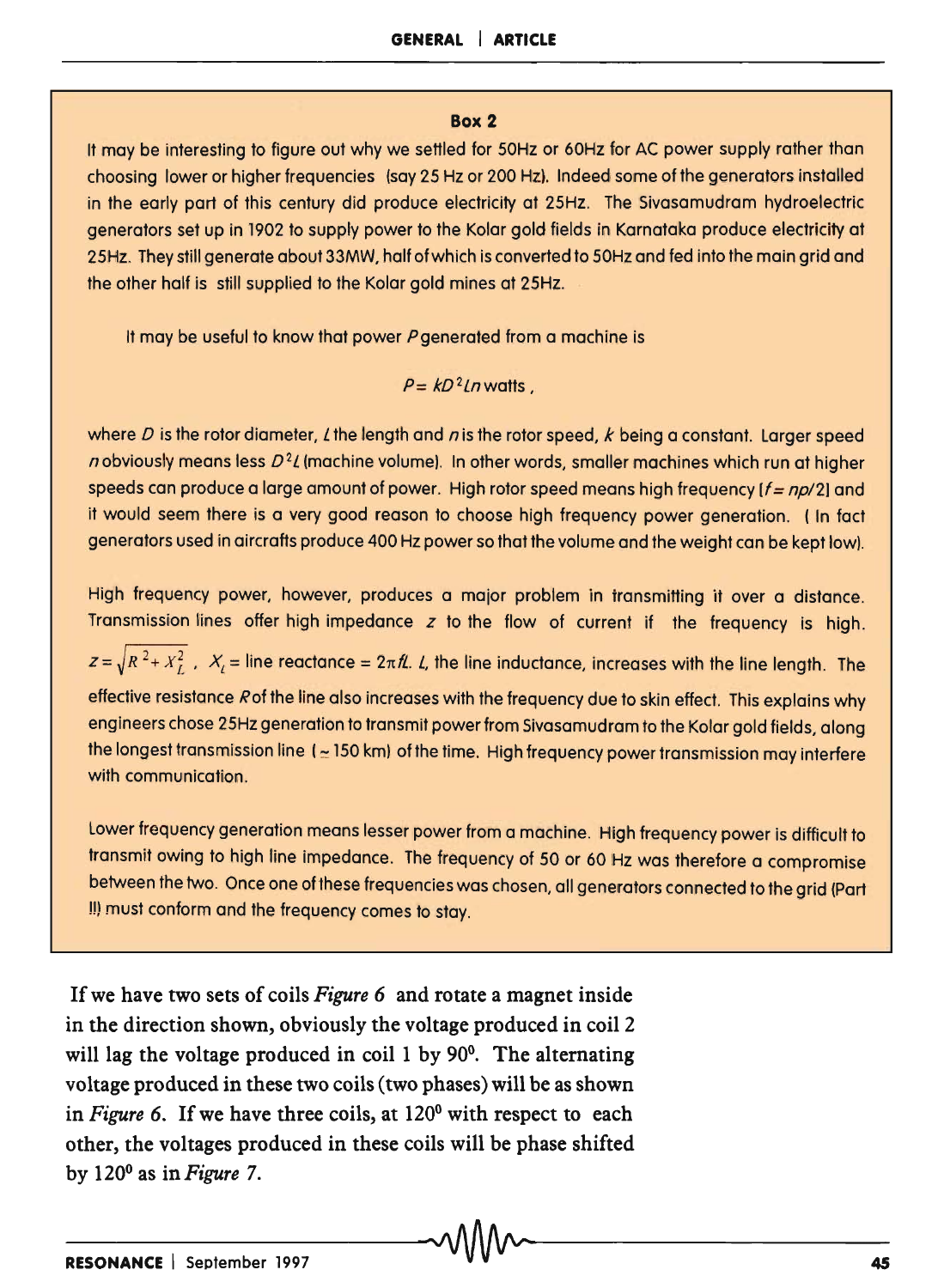Figure 6 If an electromagnet is rotated and two sets of coils are present in the stator (a cylindrical casing in which coils are embedded) as shown, making 90°w.r.t. each other, the voltage generated in the set AA', leads that in BB' by 90°. A generator like this could be called a 2-phase generator (seldom made).



This would constitute what is called a 3-phase system  $(Box 3)$ . Three phase power generation is found to be the most economical way to generate electrical power and is used all over the world. The three phases are often designated as Red, Yellow and Blue or RYB. (In some countries these are called ABC).

In the next part of this article we will discuss the merits of AC vs DC, Tesla's induction motor and the power system and domestic connection.

Figure 7 Instead of two sets of coils placed 90° w.r.t each other, if there are three sets, placed at 120° w.r.t. each other the voltages generated in them are 120° phase displaced. The voltage generatedjn the coli marked RR', leads the voltage In the coli YY' by 120° which leads the voltage in coil BB' by 120° again. (It is a 3 phase system with the phase - sequence RYB. If the rotor were to be rotated in the counter clock wise direction, the sequence of the voltages would be RBY.



Address for Correspondence D P Sen Gupta Department of Electrical Engineering Indian Institute of Science Bangalore 560 012, India